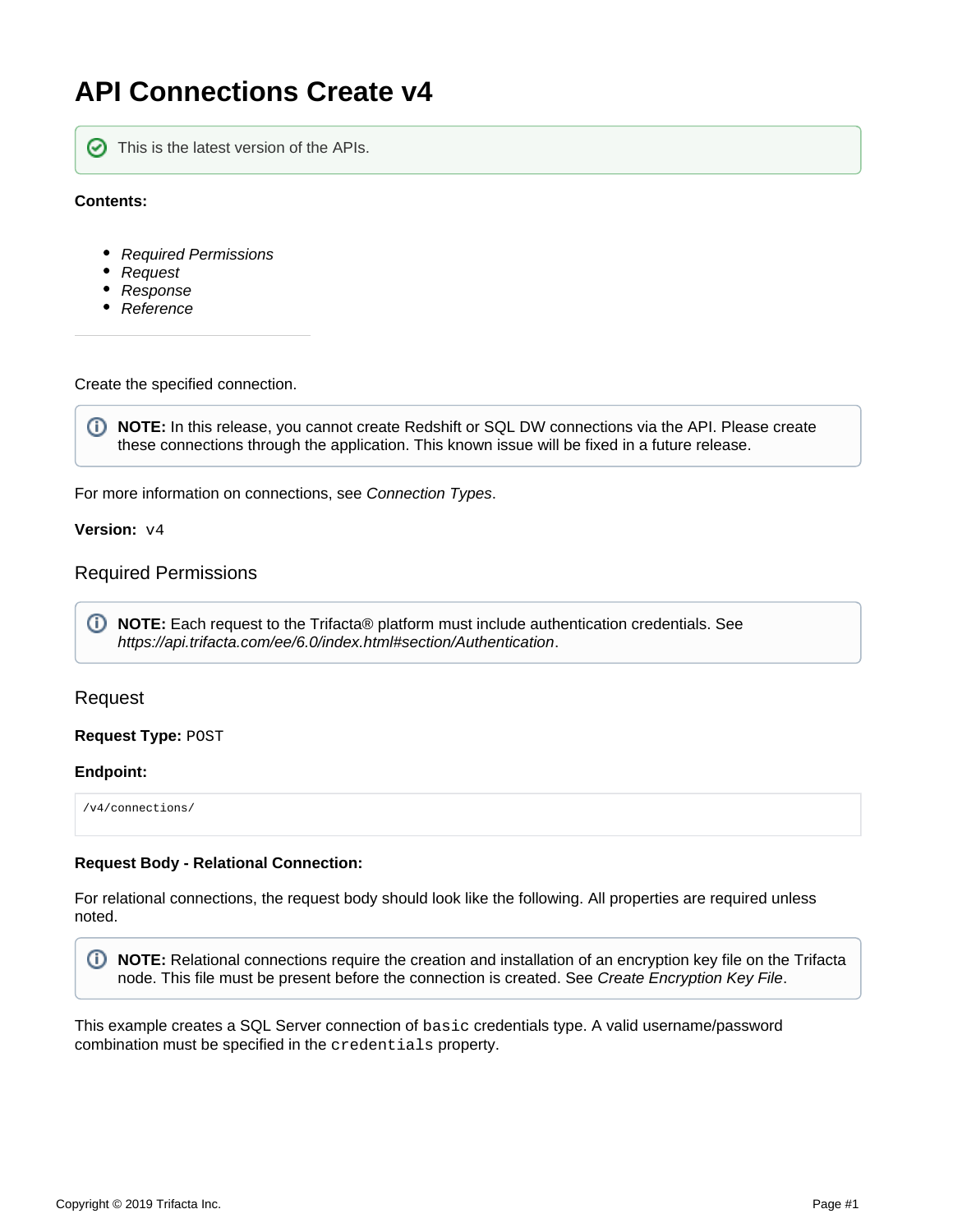```
{
     "connectParams": {
         "vendor": "sqlserver",
         "vendorName": "sqlserver",
        "host": "sqlserver.example.com",
        "port": "1433"
     },
     "host": "sqlserver.example.com",
     "port": 1433,
     "vendor": "sqlserver",
     "params": {
         "connectStrOpts": ""
     },
     "ssl": false,
     "vendorName": "sqlserver",
     "name": "sqlserver_test2",
     "description": "",
     "type": "jdbc",
     "isGlobal": false,
     "credentialType": "basic",
     "credentialsShared": true,
     "disableTypeInference": false,
     "credentials": [
         {
             "username": "<username>",
             "password": "<password>"
         }
    ]
}
```

| Property       | <b>Description</b>                                                                                                                                                                                                                                                                                                                                          |  |
|----------------|-------------------------------------------------------------------------------------------------------------------------------------------------------------------------------------------------------------------------------------------------------------------------------------------------------------------------------------------------------------|--|
| name           | Display name of the connection                                                                                                                                                                                                                                                                                                                              |  |
| description    | (Optional) Display description for the connection                                                                                                                                                                                                                                                                                                           |  |
| vendorNa<br>me | Set this value to sqlserver.                                                                                                                                                                                                                                                                                                                                |  |
| type           | For more information on the value to insert for the connection, see Connection Types.                                                                                                                                                                                                                                                                       |  |
| isGlobal       | (Optional) If true, the connection is available to all users. The default is false.                                                                                                                                                                                                                                                                         |  |
| host           | Host name of the relational server to which to connect.                                                                                                                                                                                                                                                                                                     |  |
| port           | Port number for the relational server. The default value varies between database vendors. For more information, please see<br>the documentation provided with your database distribution.                                                                                                                                                                   |  |
| vendor         | Set this value to sqlserver.                                                                                                                                                                                                                                                                                                                                |  |
| params         | (Optional) Set of JSON parameters that are passed to the database when initializing the connection. Depending on the<br>database vendor, you may be required to submit via this parameter the name of the default database. You can also pass in<br>optional parameters through the ConnecStrOpts parameter. For more information, see CLI for Connections. |  |
| ssl            | (Optional) If set to true, the connection is made over SSL. The default is false.                                                                                                                                                                                                                                                                           |  |
|                | <b>NOTE:</b> If you connect over SSL, you must modify the hostname value to use HTTPS.<br>(i)                                                                                                                                                                                                                                                               |  |
|                | <b>NOTE:</b> SSL connections to SQL Server are not supported.<br>Œ                                                                                                                                                                                                                                                                                          |  |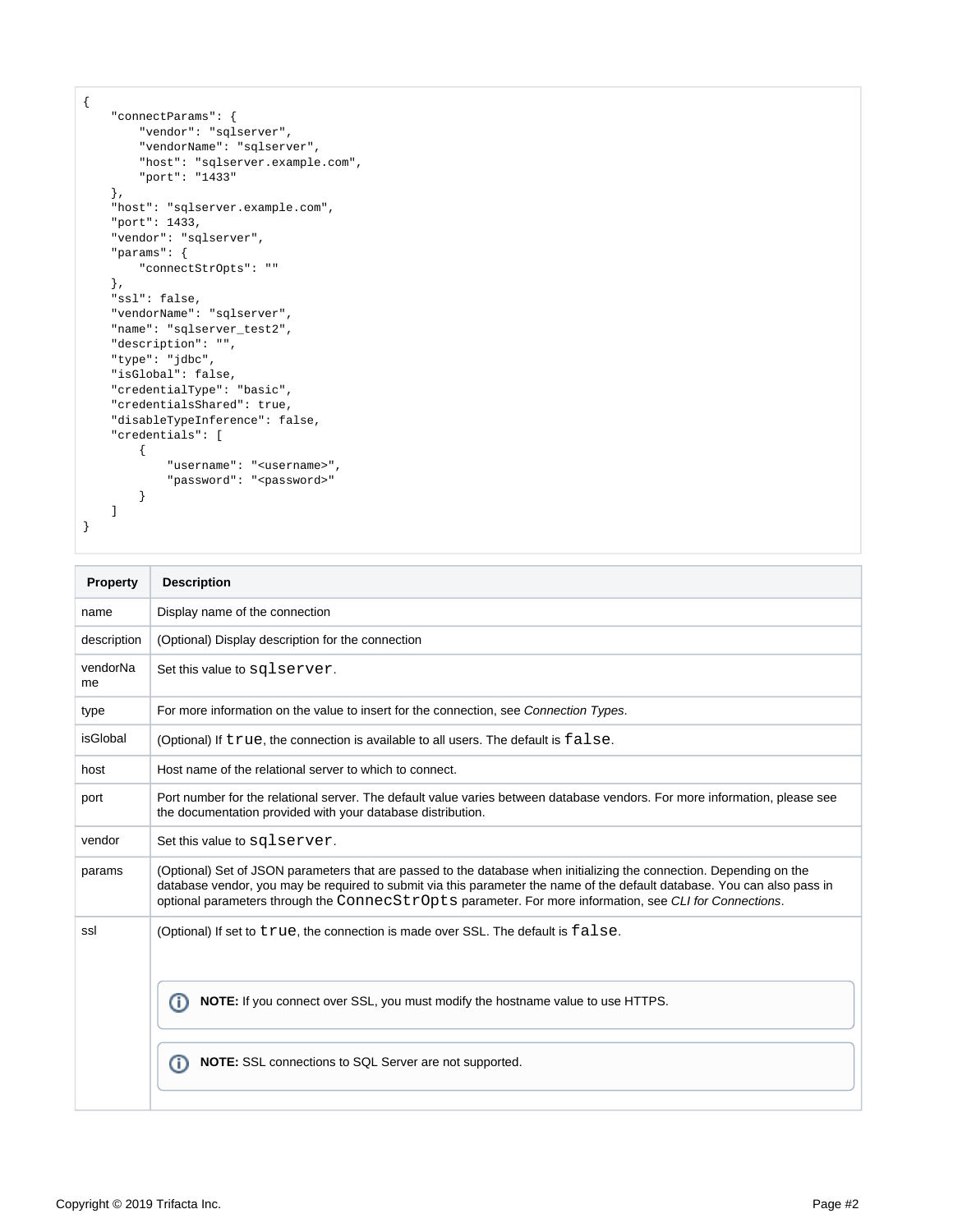| credentialT<br>ype       | Set this value to one of the following:                                                                                                                                                                                                                             |  |
|--------------------------|---------------------------------------------------------------------------------------------------------------------------------------------------------------------------------------------------------------------------------------------------------------------|--|
|                          | • basic - Simple username/password to be provided in the credentials property.<br>• conf - Use the connection credentials stored in trifacta-conf. json.                                                                                                            |  |
|                          | kerberos delegate - Connection uses the Kerberos-delegated principal to connect to the database. No<br>credentials are submitted as part of the connection definition. This method requires additional configuration. See<br>Enable SSO for Relational Connections. |  |
|                          | • custom - Connection credentials are specified in the params property, such as using key-value parameters to<br>specify access credentials.                                                                                                                        |  |
| credentials<br>Shared    | If the connection is a global connection, the credentials to connect can be shared with other users when this property is true<br>. Otherwise, other users must provide their own credentials.                                                                      |  |
| disableTyp<br>elnference | By default, the Trifacta platform attempts to infer types when data is imported. For schematized sources, you may prefer to<br>disable type inference, instead using the types provided by the source.                                                              |  |
|                          | When this setting is true, initial type inference by the platform is disabled for all data read through this connection.                                                                                                                                            |  |
| credentials              | (Optional) If credentialType=basic, this property must contain the username and password to use to connect to<br>the relational source.                                                                                                                             |  |

#### **Request Body - Hive Connection:**

You can create create only one public connection to Hive.

```
{
     "connectParams": {
        "vendor": "hive",
         "vendorName": "hive",
         "host": "hadoop",
         "port": "10000",
         "jdbc": "hive2",
         "defaultDatabase": "default"
     },
     "id": 1,
     "host": "hadoop",
     "port": 10000,
     "vendor": "hive",
     "params": {
         "jdbc": "hive2",
         "connectStringOptions": "",
         "defaultDatabase": "default"
     },
     "ssl": false,
     "vendorName": "hive",
     "name": "hive",
    "description": "Hive connection",
     "type": "jdbc",
     "isGlobal": true,
     "credentialType": "conf",
     "credentialsShared": true,
     "disableTypeInference": false,
     "credentials": []
}
```
The following property values are specific to Hive connections.

| <b>Property</b> | <b>Description</b>                                                                                                                  |
|-----------------|-------------------------------------------------------------------------------------------------------------------------------------|
| host            | Set this value to hadoop to integrate with the Hive instance for the Hadoop cluster to which the Trifacta platform<br>is connected. |
| port            | By default, this value should be 10000.                                                                                             |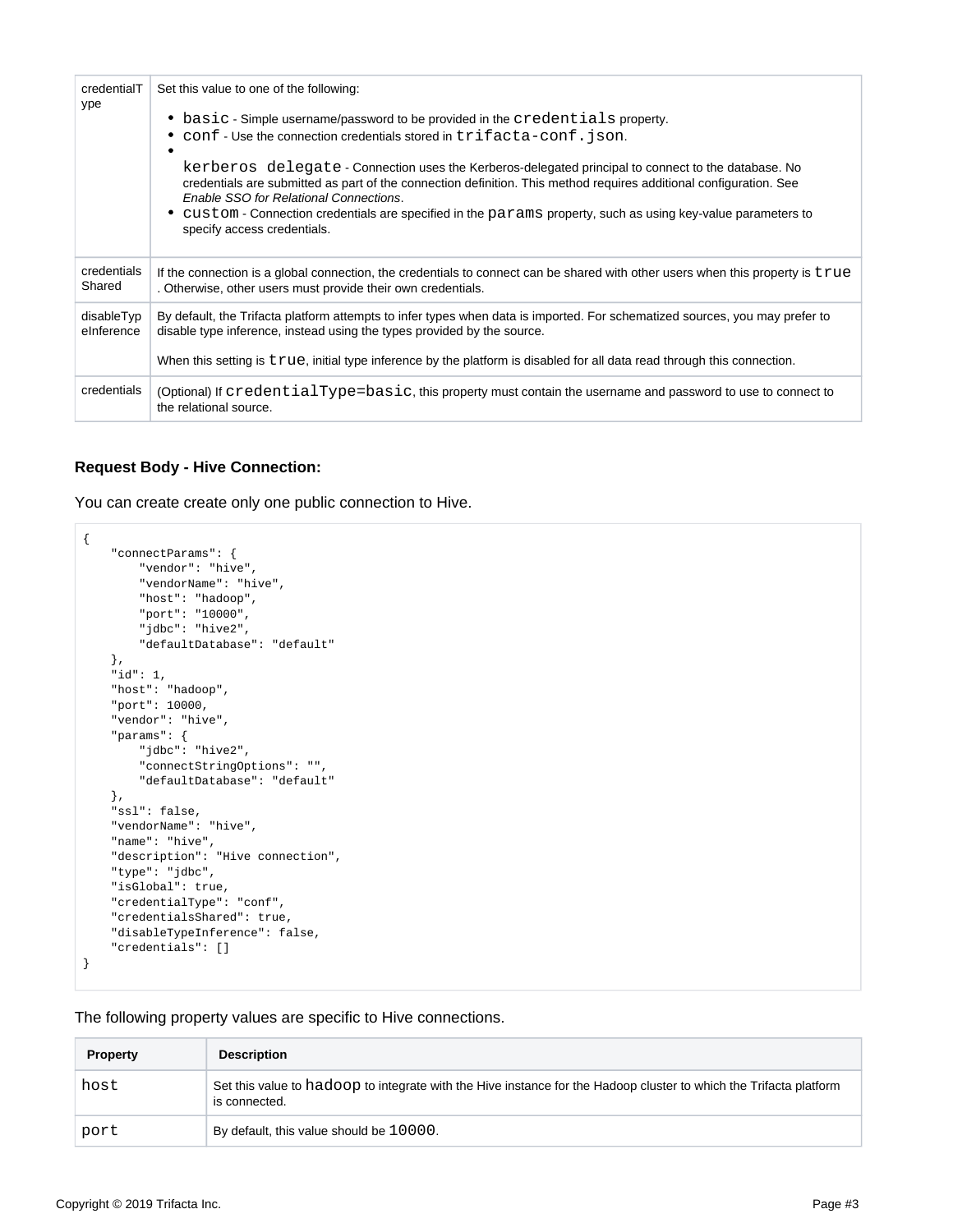| params             | Connection parameters for the Hive instance.                     |
|--------------------|------------------------------------------------------------------|
|                    | NOTE: The following parameter entry is required for Hive:<br>⋒   |
|                    | "jdbc": "hive2",                                                 |
|                    | Others are optional.                                             |
| type               | Set this value to jdbc.                                          |
| isGlobal           | ⋒<br>NOTE: For Hive connections, this value must be set to true. |
| credentialTy<br>pe | Set this value to conf.                                          |

For more information, see [Configure for Hive](https://docs.trifacta.com/display/r060/Configure+for+Hive).

## **Request Body - Redshift Connection:**

```
{
     "connectParams": {
        "vendor": "redshift",
         "vendorName": "redshift",
        "host": "redshift.example.com",
        "port": "5439",
         "defaultDatabase": "dev",
         "extraLoadParams": "BLANKSASNULL EMPTYASNULL TRIMBLANKS TRUNCATECOLUMNS"
     },
     "host": "redshift.example.com",
     "port": 5439,
     "vendor": "redshift",
     "params": {
        "connectStrOpts": "",
         "defaultDatabase": "dev",
         "extraLoadParams": "BLANKSASNULL EMPTYASNULL TRIMBLANKS TRUNCATECOLUMNS"
     },
     "ssl": false,
     "vendorName": "redshift",
     "name": "redshift2",
     "description": "Redshift connection",
     "type": "jdbc",
     "isGlobal": true,
     "credentialType": "custom",
     "credentialsShared": true,
     "disableTypeInference": false,
     "credentials": [
       {"key":"user","value":"<username>"},
       {"key":"password","value":"<password>"},
       {"key":"iamRoleArn","value":"<IAM_role_ARN>"}
  ]
}
```
The following property values are specific to Redshift connections.

| <b>Property</b>   | <b>Description</b>                                                                                                                                                                                                                                |
|-------------------|---------------------------------------------------------------------------------------------------------------------------------------------------------------------------------------------------------------------------------------------------|
| connect<br>Params | A default database value is required.<br>The extraLoadParams value is used when you publish results to Redshift. For more information on these values,<br>see http://docs.aws.amazon.com/redshift/latest/dq/copy-parameters-data-conversion.html. |